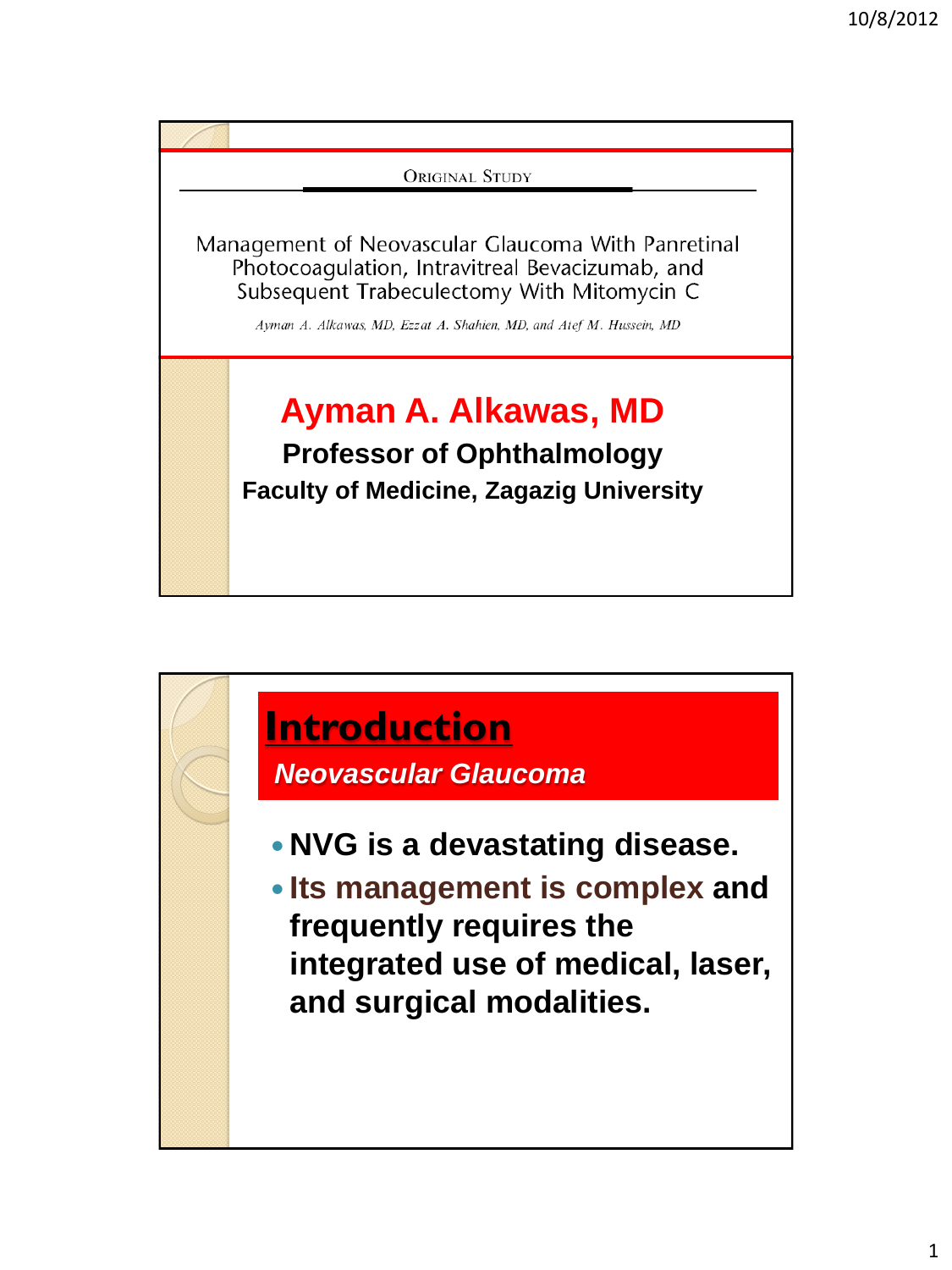

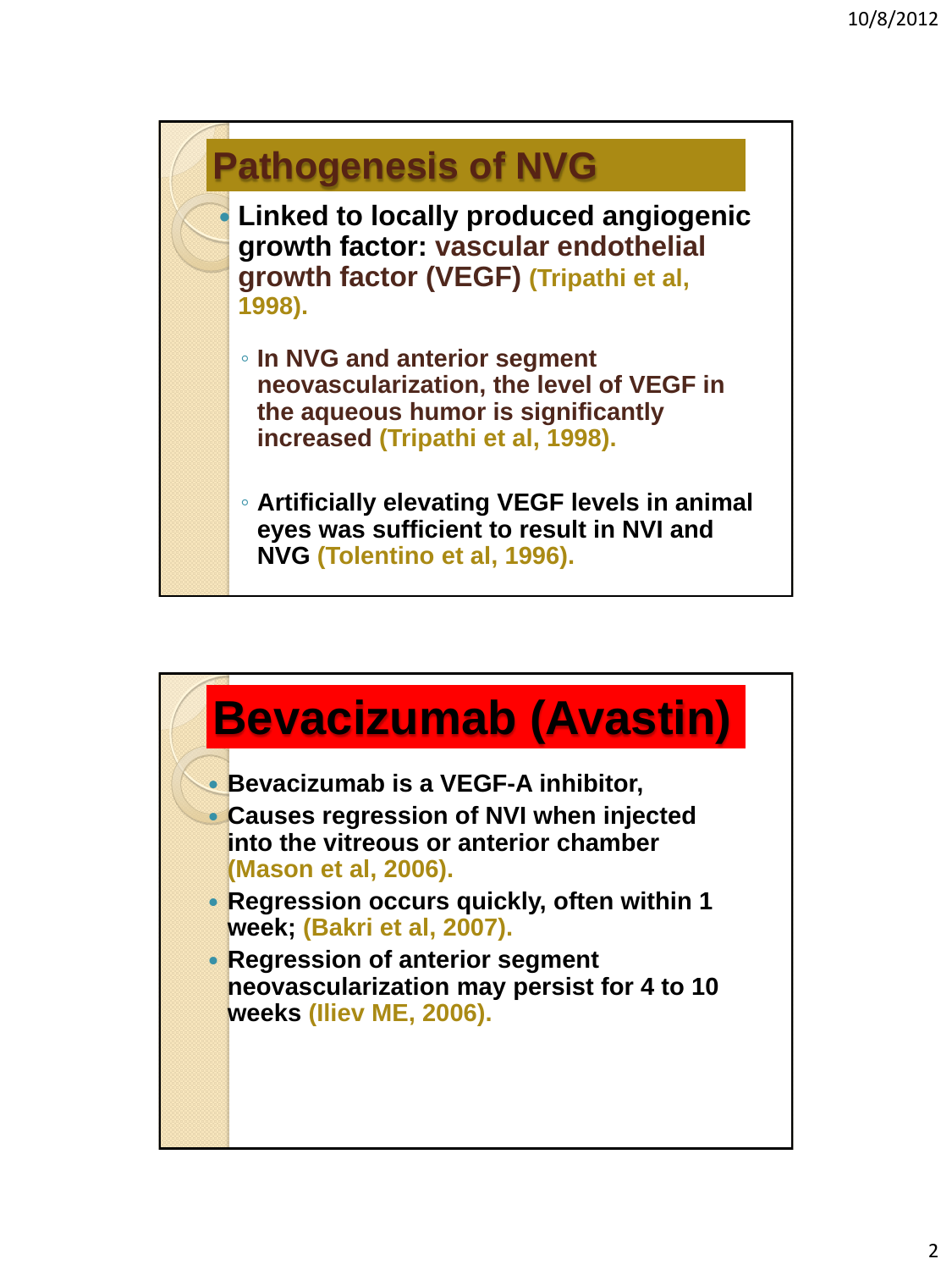

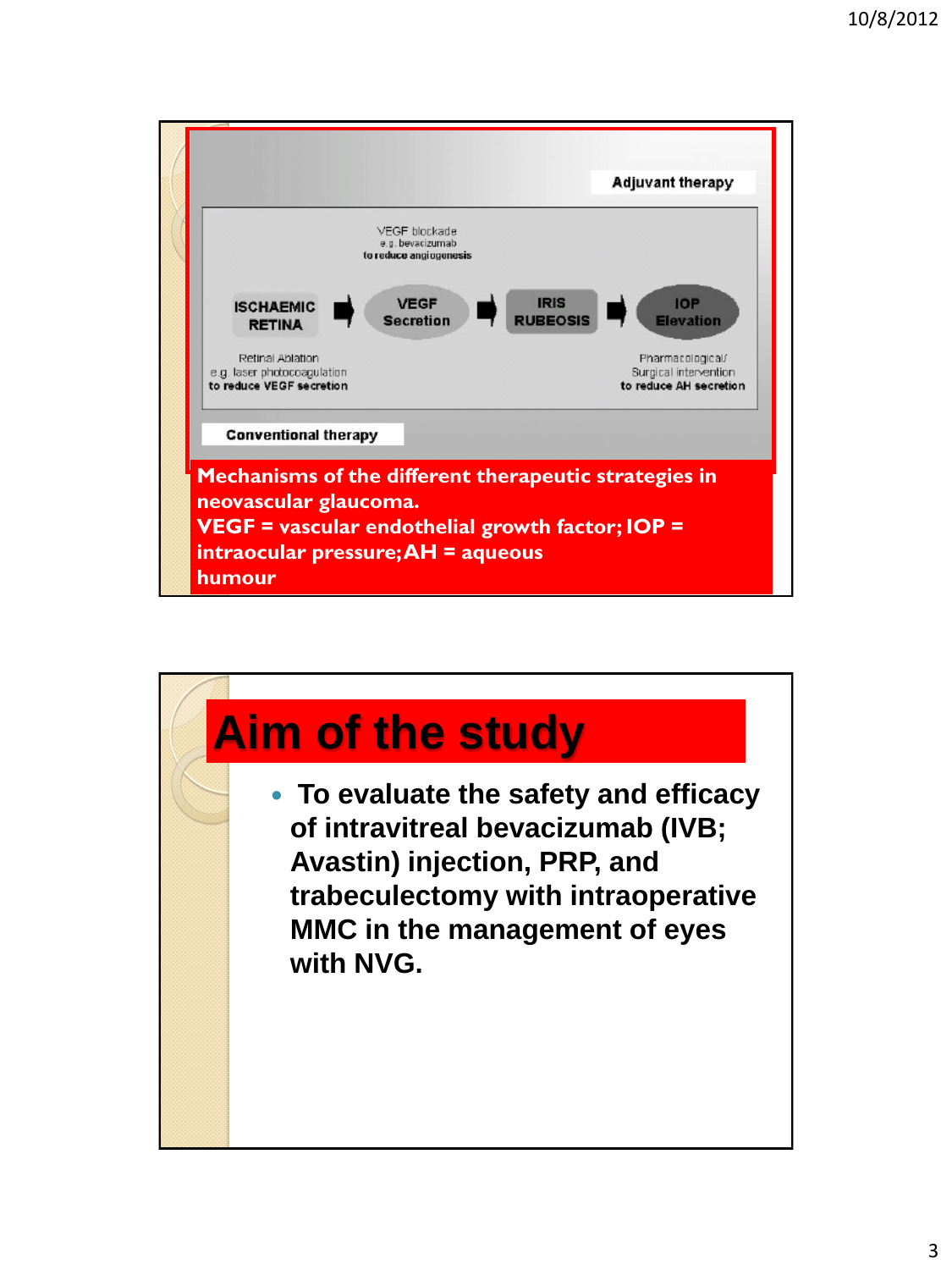#### **PATIENTS AND METHODS**

 **17 eyes with NVG were included in the study.**

- **PRP was performed in either single or multiple sessions depending on the view to the retina and patient tolerance.**
- **Intravitreal injection of 1.25mg (0.05 mL) bevacizumab (Avastin; 100 mg/4 mL) was given in the operating room through the pars plana.**
- **Trabeculectomy with MMC (**0.4 mg/mL for 3 minutes) **was performed within 1 month after IVB injection**

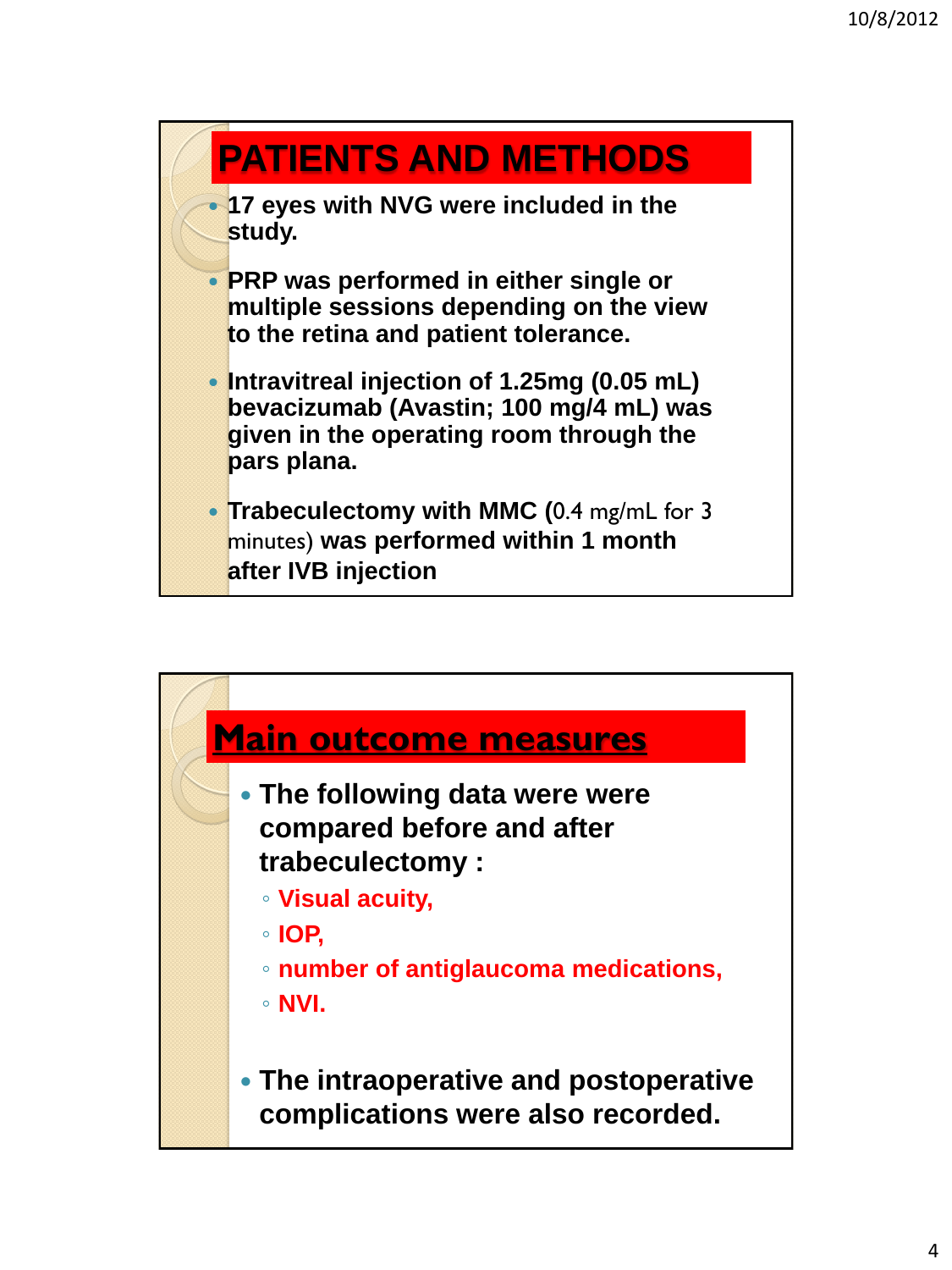

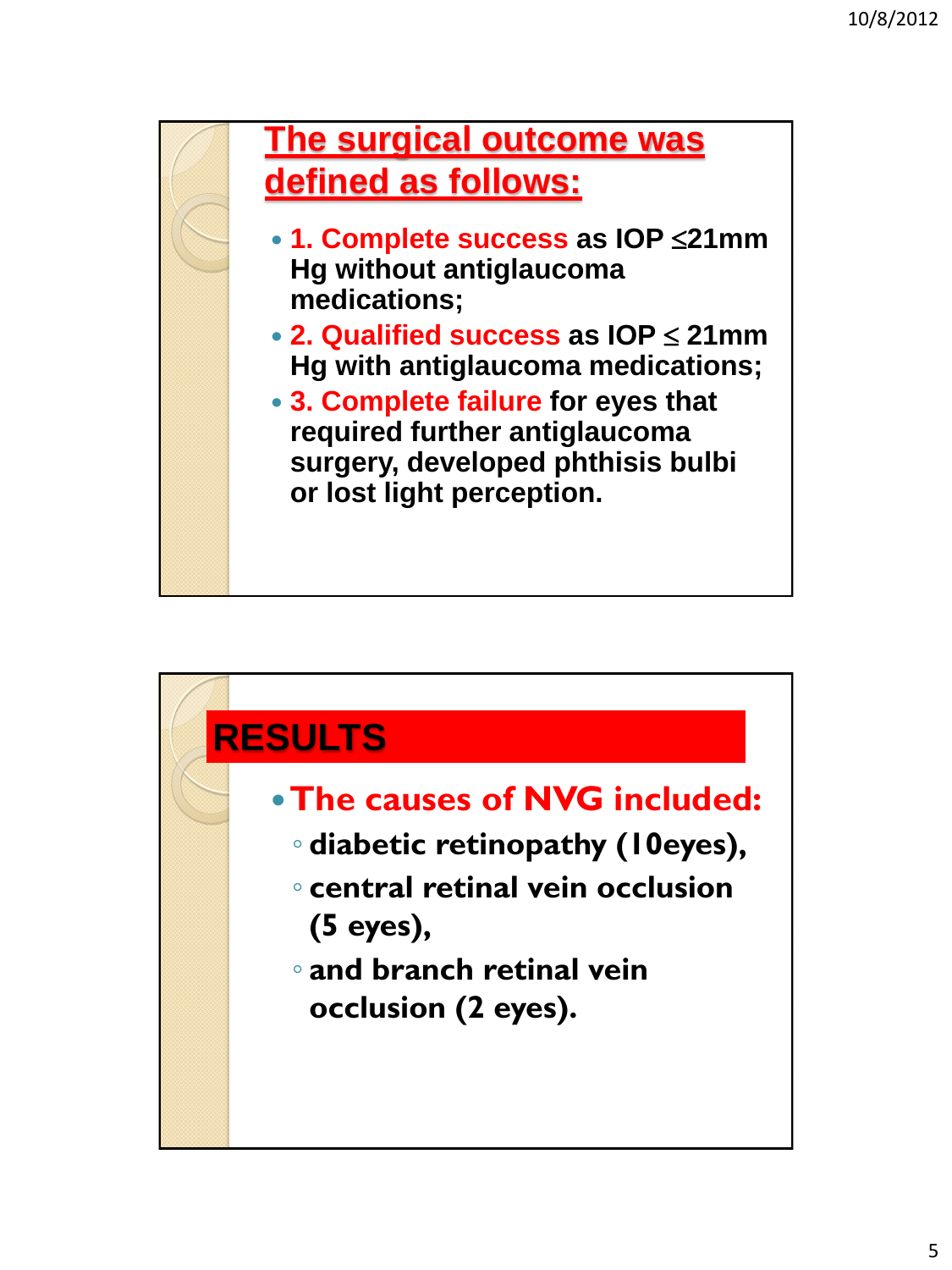

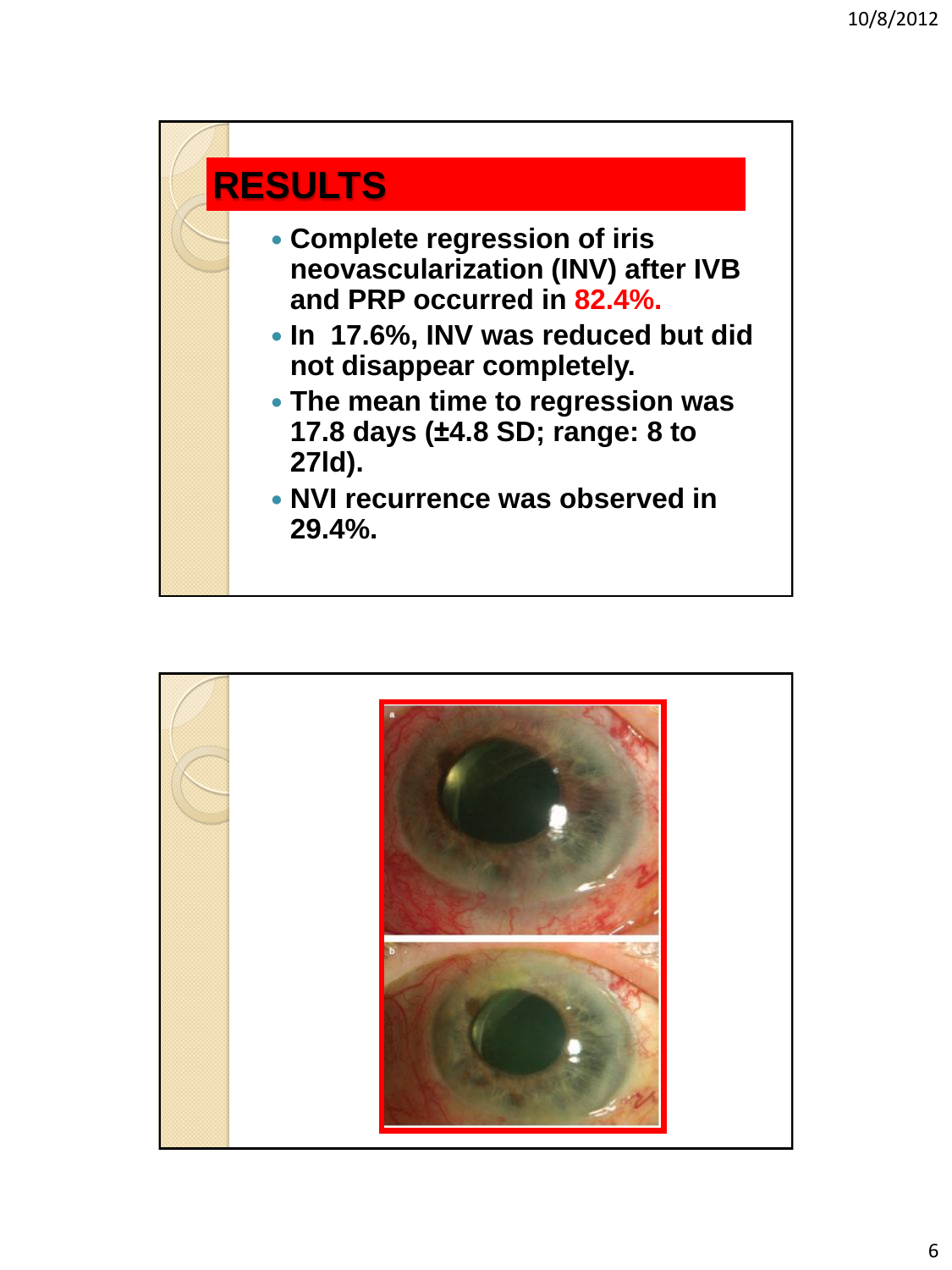#### **Mean IOP before and after IVB and PRP**

 **Mean IOP before IVB and PRP was 47.2±7.7mm Hg that decreased to 42.9±4.2mm Hg within 1 month after IVB injection.**

### **Initial and final visual acuities**

| Initial visual acuity | $No.$ (%) |
|-----------------------|-----------|
| $1/60$ or worse       | 7(41.2)   |
| $>1/60$ to 6/60       | 6(35.3)   |
| Better than 6/60      | 4(23.5)   |
| Final visual acuity   |           |
| No light perception   | 2(11.8)   |
| $1/60$ or worse       | 6(35.3)   |
| $> 1/60$ to 6/60      | 4(23.5)   |
| Better than 6/60      | 5(29.4)   |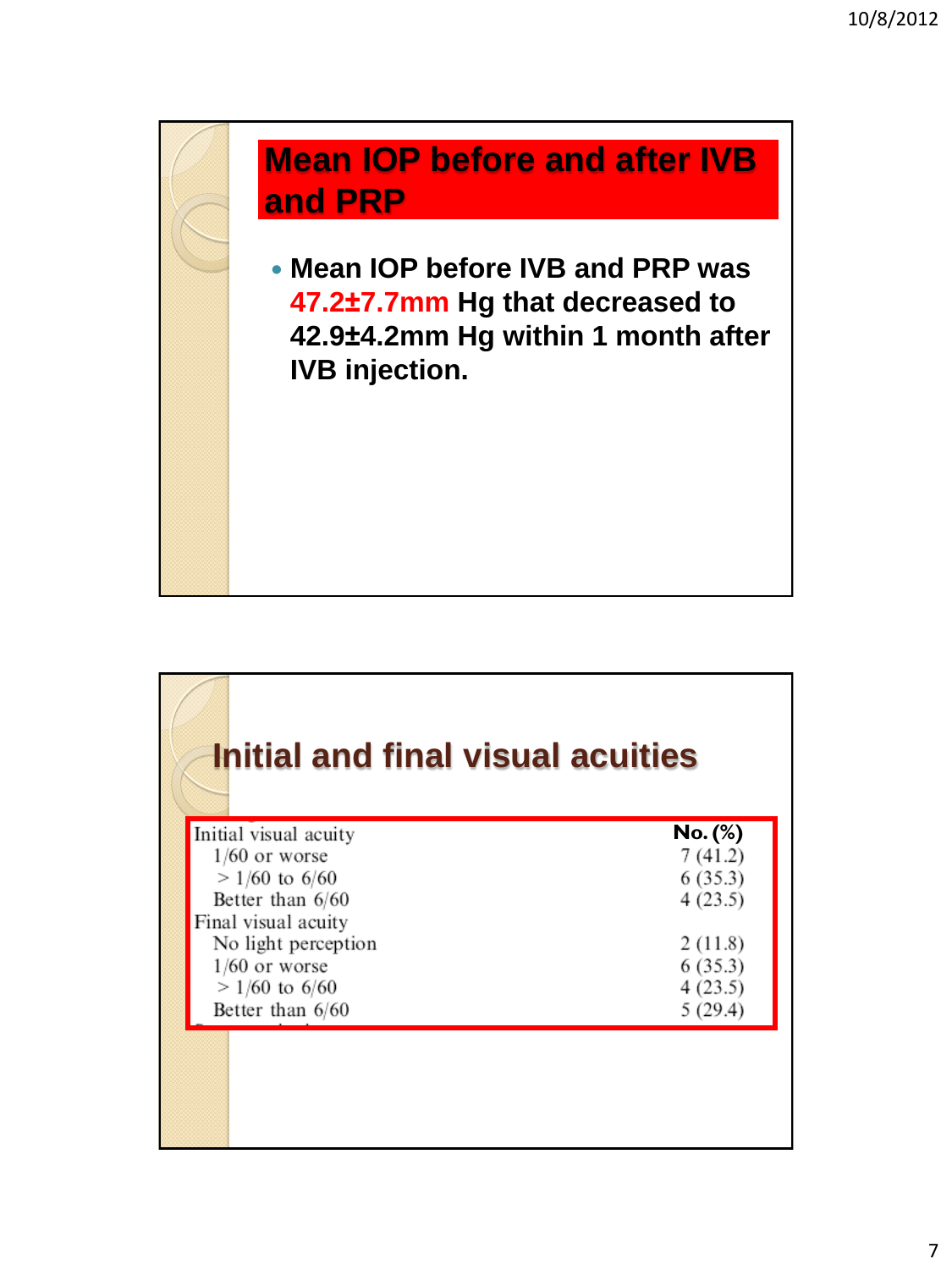# SUCCESS CRITERIA

| Success criteria     | No. (%) |
|----------------------|---------|
| 1. Complete success  | 9(52.9) |
| 2. Qualified success | 6(35.3) |
| 3. Complete failure  | 2(11.8) |
|                      |         |

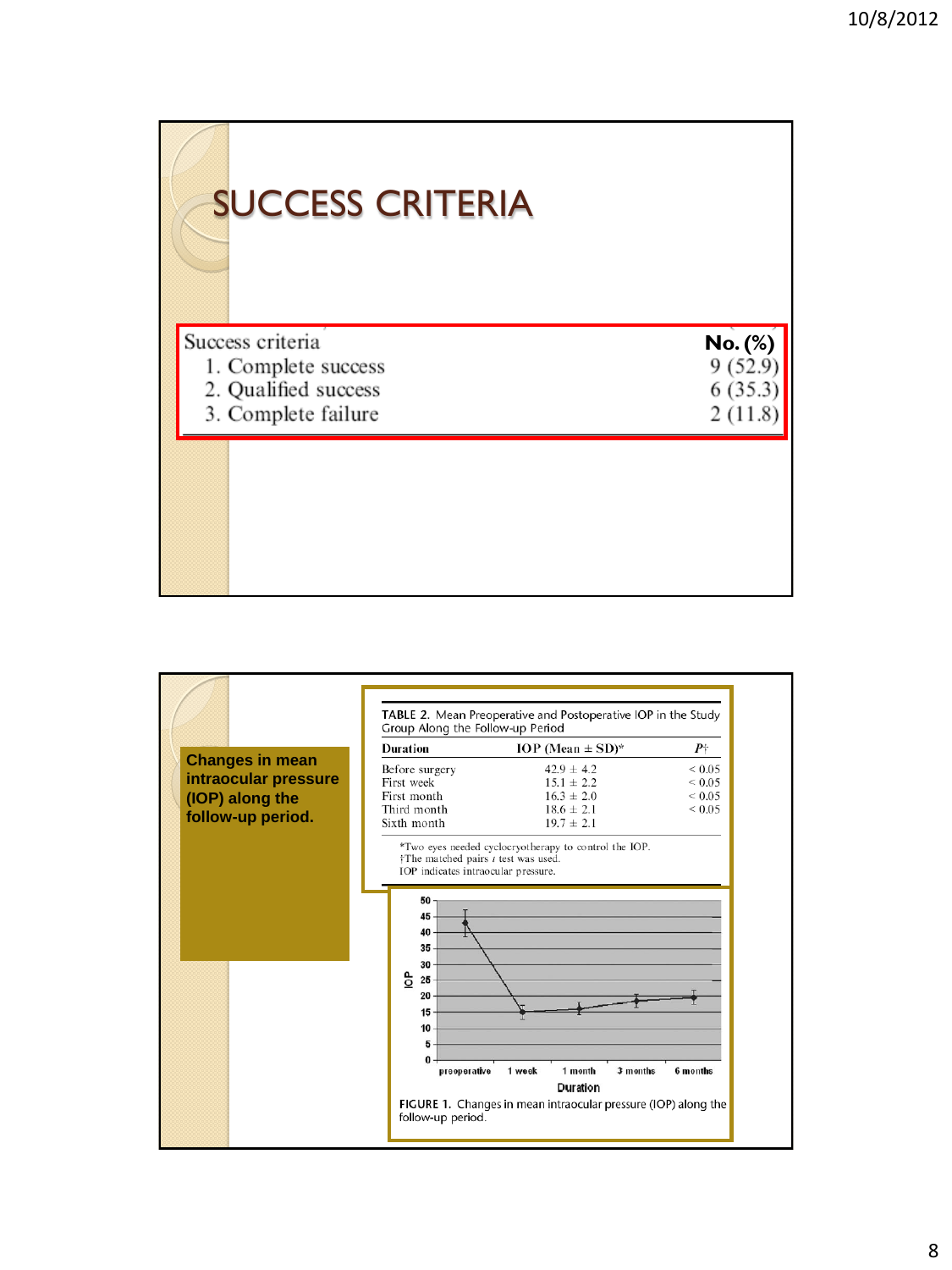

## **Postoperative complications**

|                                | Patients |      |
|--------------------------------|----------|------|
| <b>Complications</b>           | Number   | $\%$ |
| 1. Hypotony                    |          | 17.6 |
| 2. Conjunctival dehiscence     |          | 5.9  |
| 4. Shallow anterior<br>chamber |          | 11.8 |
| 5. Corneal erosion             |          | 5.9  |
| 5. Hyphema                     |          | 23.5 |
| 6. Choroidal detachment        |          | 11.8 |
| 7. Blebitis                    |          |      |
| 8. Endophthalmitis             |          |      |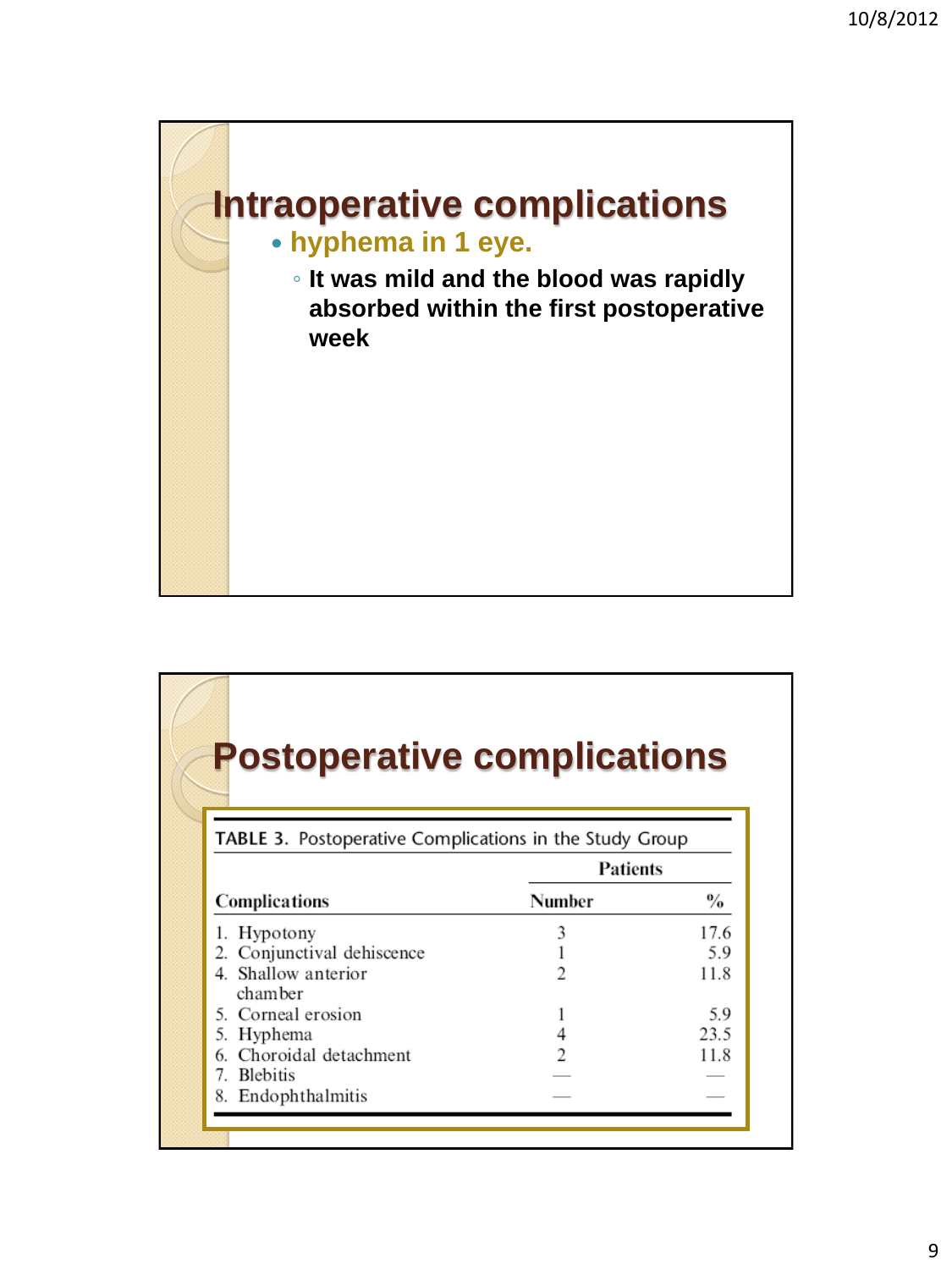

- **Additional PRP and IVB injection was performed that resulted in regression of the neovascularization in 3 eyes.**
- **In 2 eyes persistent neovascularization was present and the trabeculectomy was not functioning.**
- **These 2 eyes needed cyclocryotherapy to control the IOP and these were the eyes that lost light perception.**

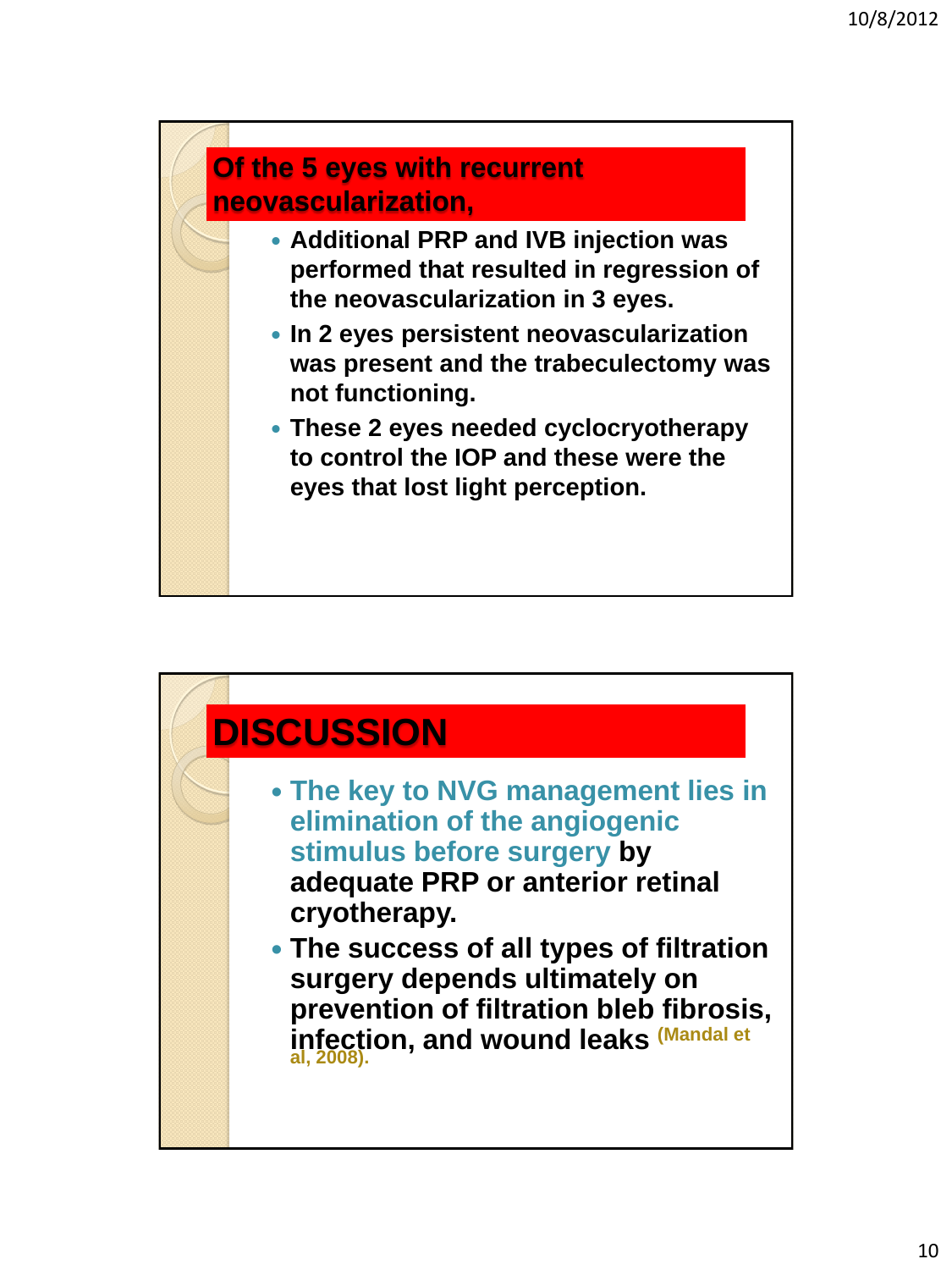

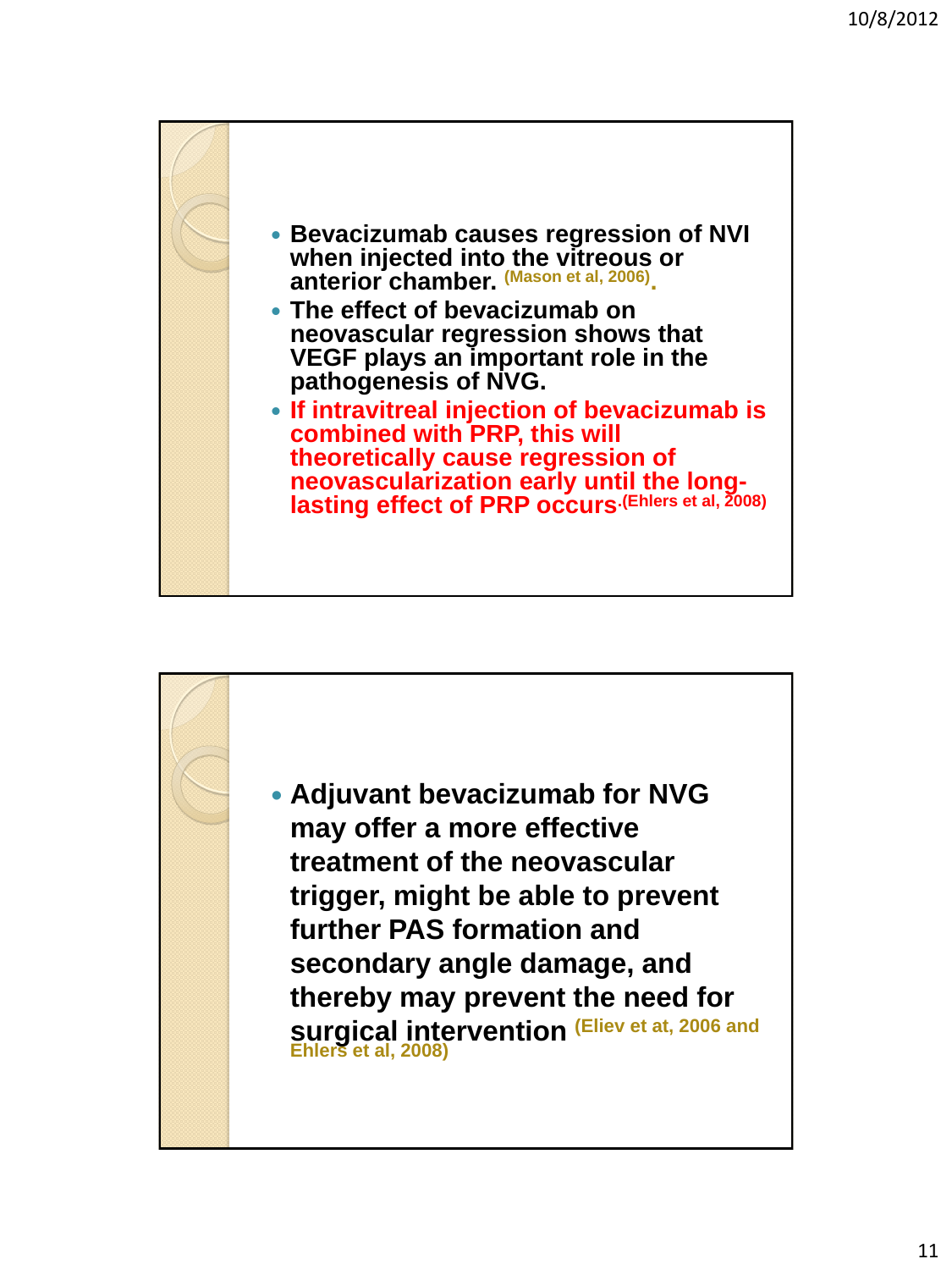